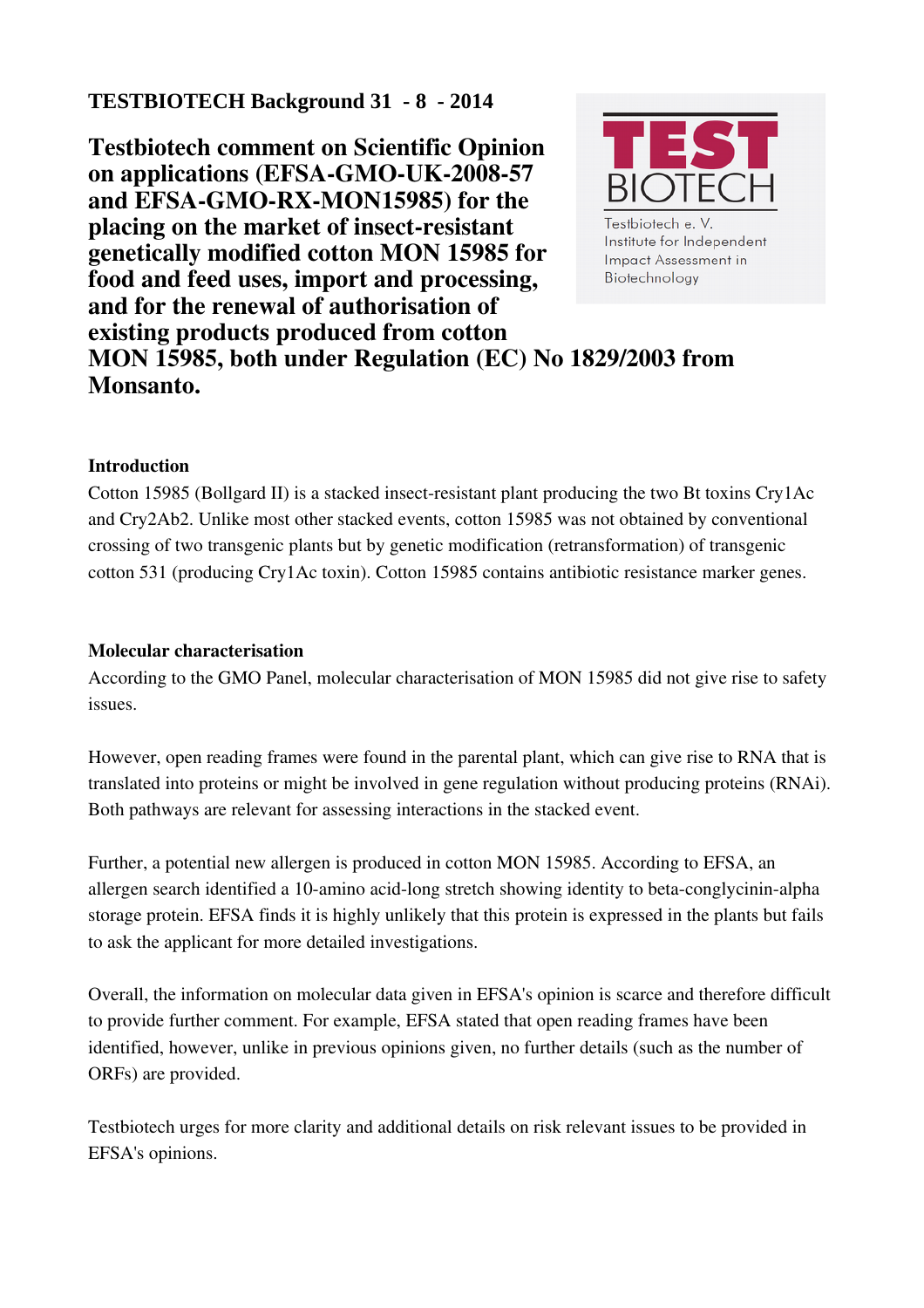### Comparative assessment (for compositional analysis and agronomic traits and phenotype)

Due to the minor quality of the applicant's data, EFSA was not able to conclude on possible differences in agronomic traits and phenotype. Yet, instead of asking Monsanto to produce valid data, EFSA simply states that no assessment of unintended effects was possible. Hence, a major part of the EFSA risk assessment is missing and lacking detailed explanation.

Data presented in the ERA part of the EFSA opinion shows that an assessment of phenotypic and agronomic traits should be conducted. Referring to a field trial conducted in 1998, EFSA states:

*The agronomic and phenotypic analysis identified seven statistically significant differences (of 11 parameters tested) in the across location statistical analysis. Cotton MON 15985 had a higher stand count at 14 and 30 days after planting, a higher number of flowers at visits 3, 4, 5 and 6 during the flowering period and an increased yield than its conventional counterpart. Experimental data provided by the applicant showed that seed germination of cotton MON 15985 was in some cases significantly lower than that of its conventional counterpart.*

It has to be reaffirmed that an investigation of agronomic traits and phenotype is an essential part of food and feed risk assessment. Data derived from these trials can show interactions between the environment and the genome, or indicate unexpected changes in biological functions of the transgenic plants, which may impact food safety. Without reliable data, it is not possible to draw conclusions from a risk assessment.

## Composition:

The results of two field trials (conducted in 1999 and 2007) were the basis for the comparative assessment. However, it should be noted that both of these trials were conducted over one season only. In order to investigate possible genome x environment interactions, these field trials should have been conducted in different climatic regions and over more than one season.

#### Composition of MON 531

According to EFSA, significant differences to the parental line were already observed in MON 531. Accordingly, during field trials conducted in 1992 and 1993,

*"significant differences in cottonseeds were observed for myristic acid, stearic acid and oleic acid (1992), glutamic acid, valine, methionine, isoleucine, tyrosine, lysine and histidine (1993) and total fat, carbohydrates, palmitic acid, linoleic acid, calcium and iron (1999). However, these differences were not consistent and were found for only some growing seasons."*

#### Composition of MON 15985

In field trials in 1999, significant differences were found in different compounds like

*"dihydrosterculic acid, calcium and the fatty acids myristic acid, stearic acid and arachidic acid, as well as decreased levels of gossypol (free and total), the fatty acids palmitic acid and linoleic acid, copper, iron, phosphorus and potassium".*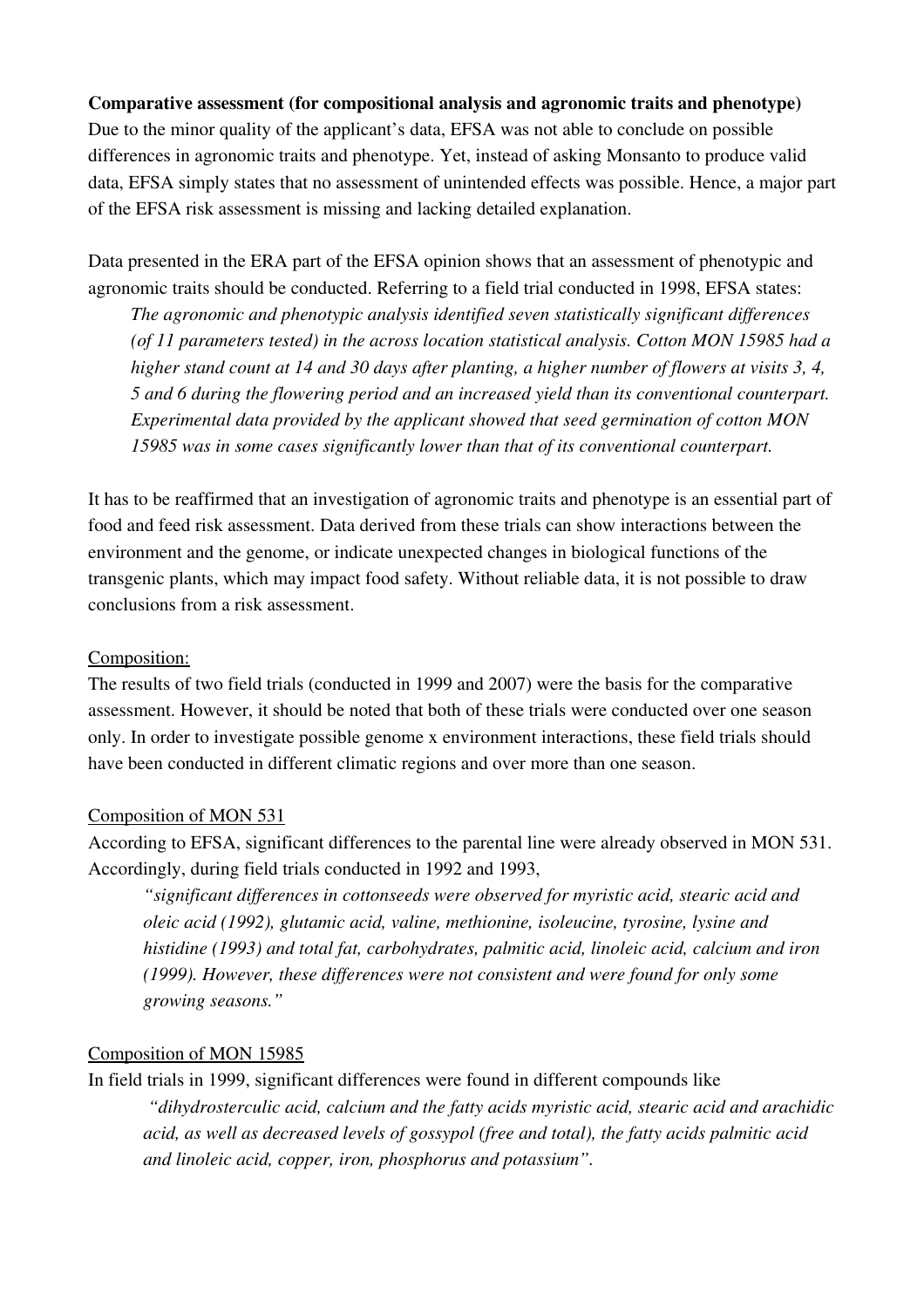In field trials in 2007, significant differences were found in different compounds like *"myristic acid, palmitoleic acid and tocopherol, as well as decreased levels of palmitic α acid".*

Considering the incomplete data regarding phenotypic changes in MON 15985, the different levels of several compounds such as the increased levels of myristic acid, or the decreased levels of palmitic acid observed in both field trials in 1999 and 2007, should have been assessed in more detail.

### Food/feed safety assessment

#### Effects of processing

Data presented by the applicant was considered as not acceptable, yet instead of asking for valid data, the GMO panel simply states

*"that the effect of processing on cotton MON 15985 is not expected to be different from the effect on conventional cotton varieties".* 

#### Subchronic toxicity

The applicant provided a 90-day study in rats. Cotton MON 15985 was included in levels of  $2\%$  and 5% and six groups were fed conventional cottonseed (5% inclusion level). According to EFSA:

*"Several significant differences were observed between the test and the control group in haematology, clinical chemistry and urine analyses. These differences were not dose related, occurred at only one time point and in one sex and/or fell within the range of reference groups. No significant differences in absolute and relative organ weights were observed. Macroscopic examination and histopathology of selected tissues and organs revealed no testsubstance-related changes.* 

Testbiotech believes that the inclusion levels used by Monsanto are too low for a toxicological study.

With regard to the possible toxicity of cotton MON 15985, EFSA correctly points to the fact that Bt toxin Cry1Ac enhances immune reactions (Vázquez-Padrón et al., 1999 and 2000) and is used as an adjuvant in medicine. Cry1Ac is also a Bt toxin, known for its synergistic effects with other Bt toxins (Sharma et al., 2010). As cotton MON15985 is a stacked event producing two different Cry toxins, these specific characteristics should have been investigated in much more detail. EFSA simply states that, as in their previous risk assessments, they could not detect any adjuvant effects. However, since no clear guidance is given on how to assess these effects and no systematic testing has been performed, the opinions of EFSA have to be regarded as arbitrary and inconclusive.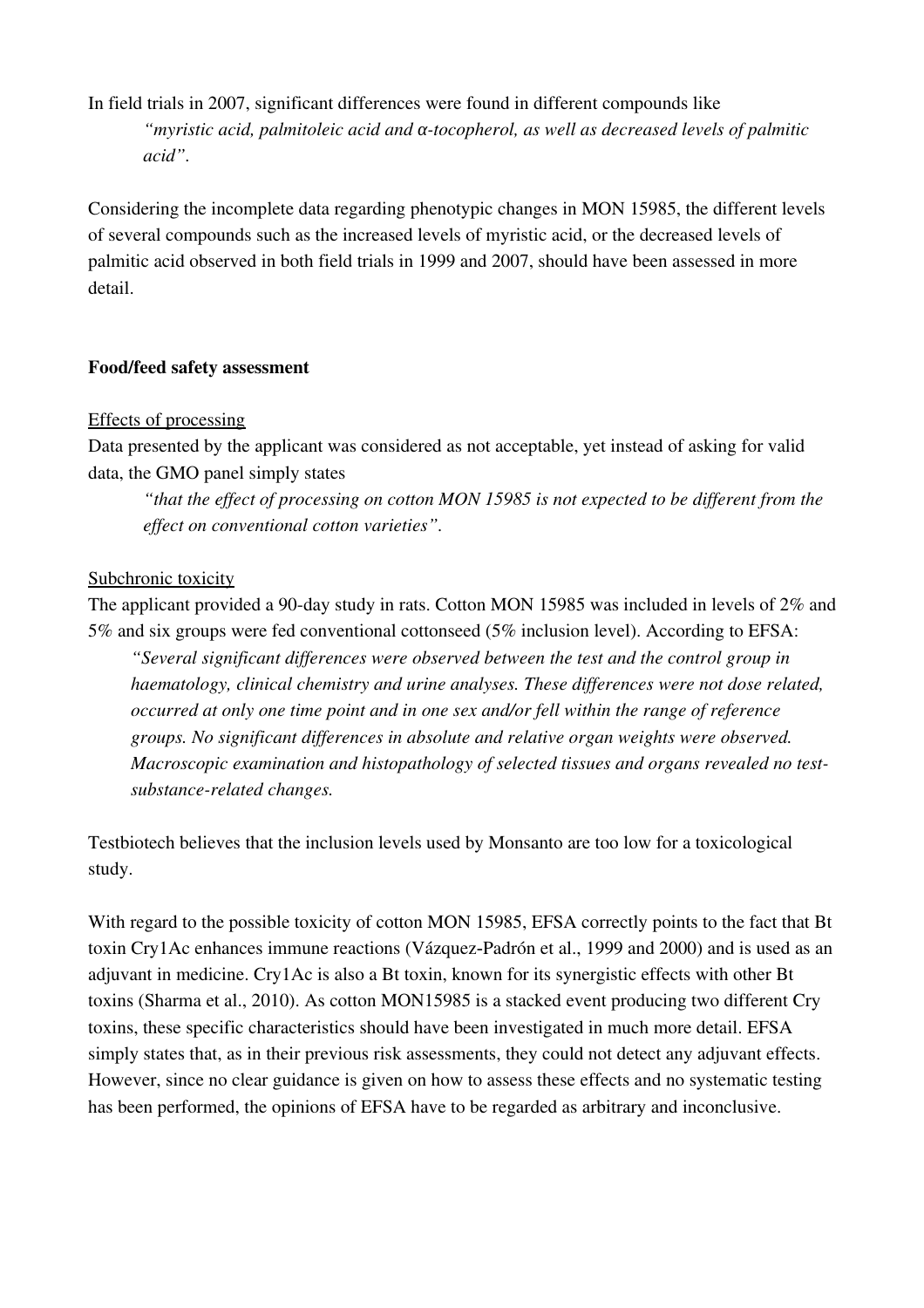# Nutritional assessment

According to EFSA:

*"The nutritional similarity of cotton MON 15985 to commercial non-GM cotton varieties, indicated by compositional data, was corroborated by a study with MON 15985 in catfish and a number of published feeding studies with this cotton in dairy cattle (Castillo et al., 2004), chickens (Mandal et al., 2004) and quails (Hamilton et al., 2004)."*

Apart from an analysis of the catfish study, EFSA abstains from scrutinising the data presented by the applicant.

# Environmental risk assessment

Comments from some Member States' experts have highlighted that some plant species in Europe can cross with cotton and cotton is grown in several regions. As spillage from cotton seeds is likely to occur, concerns that transgenes might be distributed in the environment were raised by experts from EU Member States, such as Spain, where cotton is grown commercially. However, EFSA considers the risks for uncontrolled spread of the transgenes to be low. In doing so, EFSA has ignored data from Mexico (Wegier et al., 2012) showing that it is difficult to predict the distribution of transgenic cotton in the environment once spillage has occurred. Thus the risk for contamination and uncontrolled spread of the transgenes seems to be much more relevant than EFSA assumes.

Testbiotech agrees with the comments of several Member States that spillage, persistence and invasiveness are relevant risks in certain countries. No viable seed should be imported into countries or regions where cotton plants can survive and spread into the environment, such as Italy, Greece and Spain.

Further, cotton MON 531 includes two bacterial antibiotic resistance genes and other sequences of bacterial origin, which may allow double homologous recombination to plasmid sequences present in the environment.

EFSA states:

*"AAD protein was not detected in any of the samples analysed since the aadA gene is under the control of a prokaryotic promoter."*

Regarding the presence of antibiotic resistance genes in cotton 15985, Testbiotech supports the comments of several Member States' experts who gave their opinion on the application and pointed to the fact that antibiotic resistance genes should not be used anymore. The aadA-gene belongs to group II of antibiotic resistance genes, which should be restricted to field trial purposes and should not be present in genetically modified plants to be placed on the market.

# **Other**

As a legal dossier compiled by Professor Ludwig Kraemer shows, EU regulations require the monitoring of effects on health at the stage of consumption. Directive 2001/18 and Regulation